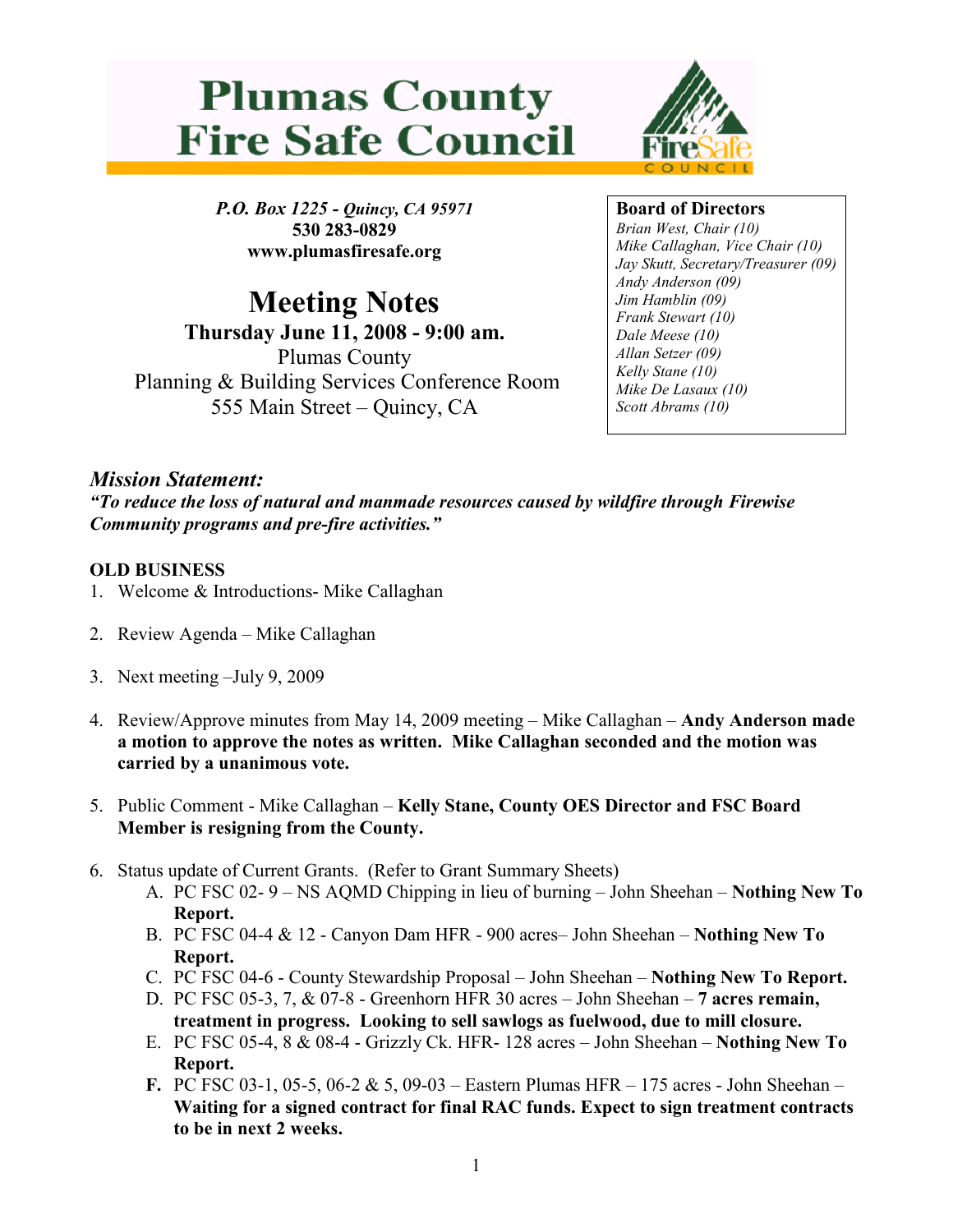- G. PC FSC 06-4  $& 10 -$  Little Grass Valley HFR 111 acres John Sheehan **Harvesting** completed, about ½ of the slash remains to be piled by 8/30/09. Piles will be burned in the fall.
- H. PC FSC 06-6 La Porte Pines HFR 75 acres John Sheehan PNF managed lands completed. 5 acres of private lands remain to be treated. Jerry will work with Bryan Price & seek a contractor to complete the project.
- I. PC FSC 07-1  $&$  4 Indian Valley HFR-200 acres John Sheehan Biomass is 97% complete, expect final completion by 6/30.64 acre of mastication is completed and 41 acre of hand piling. Burning of the remaining 15 acres will be completed this fall.
- J. PC FSC 07-2 La Porte Road HFR 100 acres John Sheehan Contract is extended until May of 2010. Contractor currently working in Sierra County and is expected to finish treatment this fall.
- K. PC FSC 07-5 C Road right-of-way planning John Sheehan Nothing New To Report.
- L. PC FSC 07-6 Taylorsville HFR 30 acres John Sheehan Nothing New To Report.
- M. PC FSC 07-9, 09-2 & 09-4 Elderly/Disabled Defensible Space– John Sheehan –RAC  $\&$ CA FSC recommended funding these project requests, waiting for contracts. Treatment contracts for 3 residences in the Lake Almanor area are being awarded.
- N. PC FSC 07-10 County Educational Workshops John Sheehan SNC has released the hold on project activities and project activity can continue using other funds that can be reimbursed at a later date.
- O. PC FSC 08- 1 Gold Mtn. HFR John Sheehan Two contractors have begun mastication on the two units. Treatment expected to be completed by the end of the month.
- P. PC FSC 08-2 PC FSC Council Coordination 2007-2009– John Sheehan Work continues with FSC coordination activities, meeting with contractors and foresters on fuel reduction projects and sharing of firesafe information. PC FSC Coordinator made a presentation at CA Fire Alliance CWPP workshop on HFR projects that involved using commercial forest products.
- Q. PC FSC 08- 3 HFR Project Development –John Sheehan RPF's working with communities & PC FSC to develop projects fro grant applications.
- R. PC FSC 09-1 PC FSC Community HFR Planning 2009-2010 John Sheehan RPF's working with communities & PC FSC to develop projects for grant applications. Worked with the community of Gold Ridge to design & implement a HFR project in a 7 acre common area. PC FSC paid for the
- 7. Status update of proposed Grant Proposals.
	- A. Plumas County FSC Coordination -2009 SNC- Pending
	- B. Crescent Grade HFR RAC Cycle 9 RAC did not select for funding.
	- C. Long Valley II RAC Cycle 9 RAC did not select for funding.
- 8. HFQLG –HFR project overview/relation to communities' opportunities Project mapping integration involving USFS, CDF and Fire Safe Council - PNF's fuel reduction out year program of work – Allan Setzer – Nothing new to report.
- 9. Implementation of the Plumas County Community Wildfire Protection Plan (CWPP) –Jerry Hurley – Nothing new to report.
- 10. Defensible Space on Public Lands Larry Craggs Nothing new to report